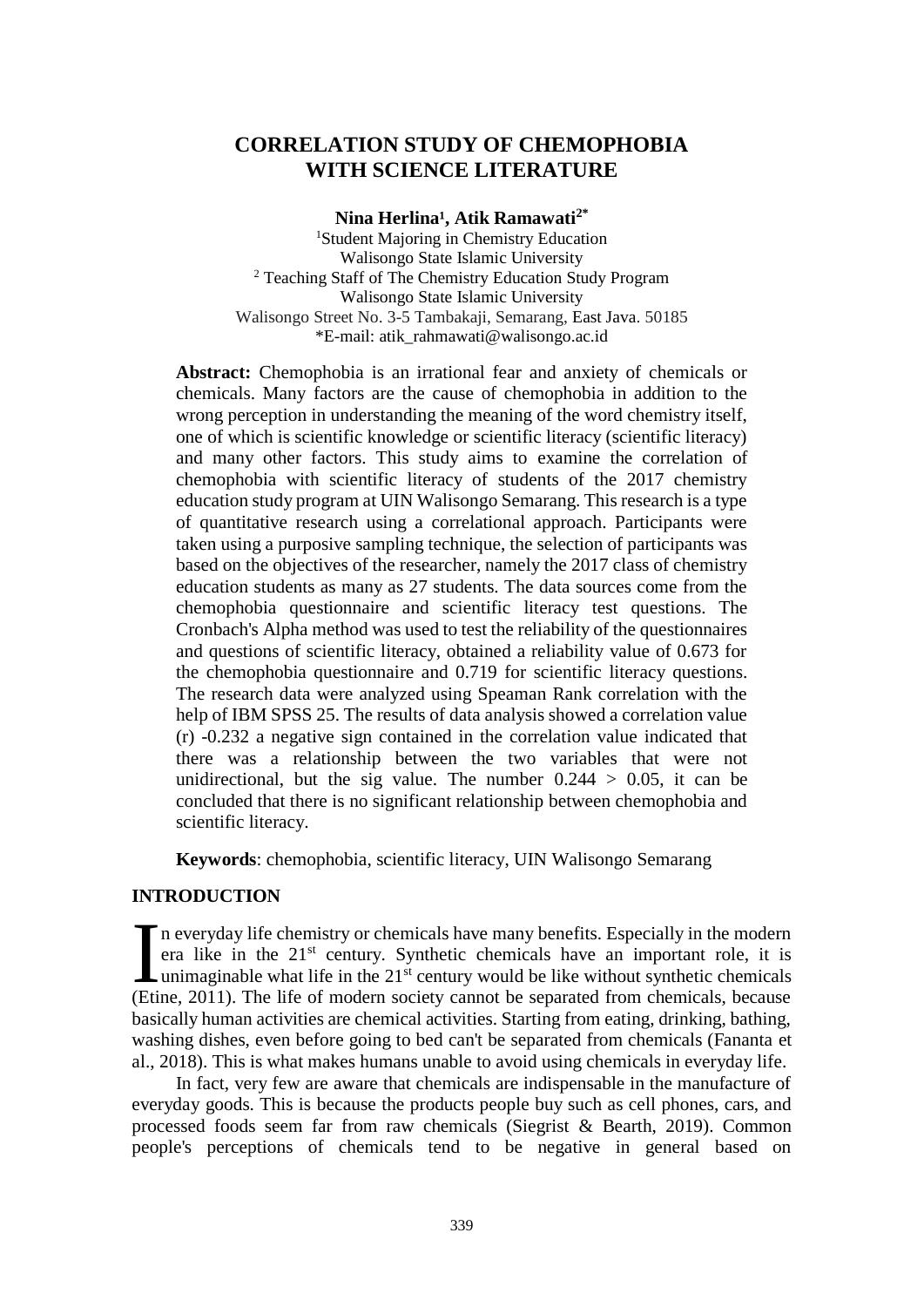misunderstanding and fear. A growing illusion is that chemicals can be categorized into "safe" versus "unsafe" chemicals (Etine, 2011). The majority of people view natural chemicals as better and safer than synthetic chemicals (Saleh et al., 2019). This unreasonable (irrationalfear*)* of chemicals is called *chemophobia* (Etine, 2011; Gribble, 2013).

*Chemophobia* is a cultural phenomenon that has only recently been identified (Crowe, 2019). *Chemophobia is* defined as a fear of chemicals, which can even cause the person to avoid products containing chemicals (Entine, 2011; Bumbac et al., 2018; Chalupa & Nesměrák, 2019; Saleh et al., 2020;) such as in food, drugs, vaccines and other products related to chemicals (Crowe, 2019). *Chemophobia* also has the idea that chemistry is synonymous with poison and is not natural (Francl, 2013; Ibrahim & Iksan, 2018). In fact, chemicals can be found anywhere. Chemistry or chemicals make up all life from humans, plants, animals, rocks, cars, to air, all of which are composed of chemical compounds. Chemicals are also found in immovable parts of the environment and even in natural products that are essential for human health and quality of life.

Excessive fear of everything related to chemistry is found quite widely in the Western world as well as Asia (Gribble, 2013). Including in Indonesia, as research conducted by Hamid (2018) on people in the Yogyakarta area found *chemophobia*. *Chemophobia is* even still found in students, as research has been done by Herlina et al. (2020) should *Chemophobia* no longer be identified, considering that the respondent's background is already at the student level.

The roots of *chemophobia are* believed to have existed since the time of Ibn Sina, which was around 980 M-1037 M People at that time had rejected anything related to imitation. Like the principle of Ibn Sina which says:

### *"whatever God created through natural powers cannot be imitated artificially; human industry is not the same as what nature does."*

which means: whatever God has created through the power of nature cannot be artificially imitated (artificial), what humans make is not the same as what nature produces (Chalupa & Nesměrák, 2018)*.*

This shows that people at that time had preceded people today who believed that vitamin C in citrus fruits would be different from vitamin C produced by synthetic means (Chalupa & Nesměrák, 2018). Furthermore, people tend to believe that whatever is produced by human intervention cannot be the same as that which comes from nature (Saleh et al., 2020). A common mistake that occurs is to believe that natural (organic) foods are *inherently* safer than synthetics (Gribble, 2013). Misunderstanding the word "*organic*" is another effect caused by the fear of chemicals which actually refers to the word organic, which refers to cultivation techniques, not the nutritional content of a substance. A person who has been obsessed with pure (natural) food believes that something that Allah (or nature) has created is designed well for him (Entine, 2011). As has been the case today, most manufacturers label their products with organic or even chemical-free labels to attract consumers' interest.

Chemicals are believed to be the cause of environmental pollution (Berdonosov et al., 1999) and a source of environmental problems such as the problem of plastic pollution in the oceans, ozone depletion, and global warming (Bumbac et al., 2018). Chemicals themselves are often associated with cancer, toxicity and death. A popular belief is that herbal medicines are completely safe (Chalupa & Nesměrák, 2018). The unrealistic expectation that drugs (and all chemicals) should be risk-free and sometimes leads to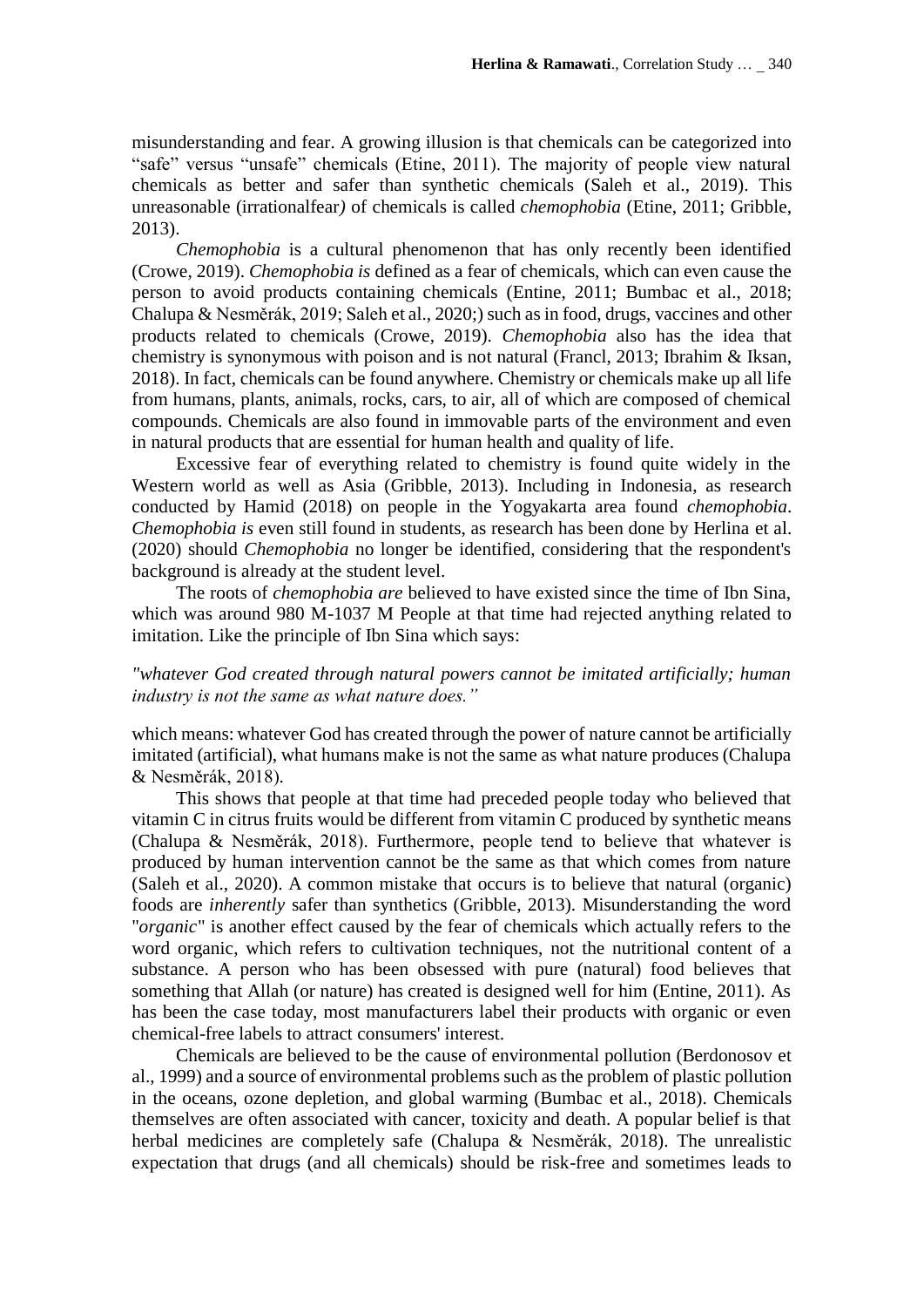drugs that have a benefit are no longer on the market. Until now, *mindset* the ingrainedis that the risks generated by nature are not so threatening and will not be the same as the risks generated by humans (synthetic).

This rhetoric suggests that substances that sound synthetic or chemical are *inherently* more dangerous than substances that claim to be natural (Crowe, 2019). In fact, that a substance is natural does not mean automatically harmless to humans (Bumbac et al., 2018). The potential danger or not of a substance, does not depend on natural or synthetic. All chemicals, both synthetic and natural, have the potential to cause harm to humans in certain situations. There are no non-toxic chemicals, only certain types and levels of exposure can have an effect (depending on the dose) (Etine, 2011; Gribble, 2013). As is the case if consuming food or even vitamins can be dangerous if you consume them in large quantities. Therefore, giving a bad and dangerous label or being toxic to all chemicals is not possible, but the benefits of these chemicals must also be considered.

Generally, lay people rely on at least three rules of thumb in evaluating chemicals, namely, the heuristics "*natural is better*"*,* "*contagion*" and "*trust*"*.* Lack of knowledge and relying solely on simple heuristics may cause discomfort and even fear of synthetic chemicals in the environment (Siegrist & Bearth, 2019a). Thus, lack of knowledge is the reason for the negative perception of chemicals (Bearth et al., 2014; Lee et al*.*, 2019; Siegrist & Bearth, 2019a). Based on the results of research conducted by Herlina et al. (2020) said knowledge is one of the factors that influence *chemophobia.*

A good view of an object is due to a person's good understanding of an object. Siegrist & Bearth (2019a) also stated that relevant knowledge is an important factor in reducing *chemophobia,* respondents who were not informed about chemistry were unable to remember the concrete applications or benefits of chemicals. Therefore, knowledge is very influential in shaping the perception of chemicals. According to Chalupa & Nesměrák (2018), a person's understanding of science will have an impact on his understanding of the world. This causes knowledge about science or science is very necessary so that there are no misunderstandings about chemical.

According to Deboer (2000), scientific literacy is useful for providing a broad understanding of science, regardless of whether someone will become a scientist or not. Morais (2015) also said that it is necessary to prepare the younger generation with good scientific and technological literacy. Therefore, each individual must possess scientific and technological knowledge that enables understanding of important world phenomena and participation in democratic decision-making from a shared responsibility perspective. What's more, in the 21<sup>st</sup> century scientific literacy is one of the necessary skills and a demand of the times. According to Rahayu (2017), a scientifically literate society is a society that has knowledge of scientific facts and the relationship between science, technology and society and is also able to apply their knowledge to solve real-life problems.

Chemistry is also included in the science family. Therefore, chemical literacy is also part of scientific literacy (Sujana, 2014). Chemical literacy here refers to a person's ability to understand and apply chemical knowledge in everyday life. According to Lin (as quoted in Sujana, 2014) scientific literacy makes a person understand reports, discuss chemistry and chemicals and overcome various kinds of environmental issues in everyday life. Crowe (2019) said that overall scientific literacy could increase if people understood more about safe and unsafe chemicals.

Various studies conducted by Armas et al. (2019) showed that there was a relationship between scientific literacy and student achievement. The same thing was also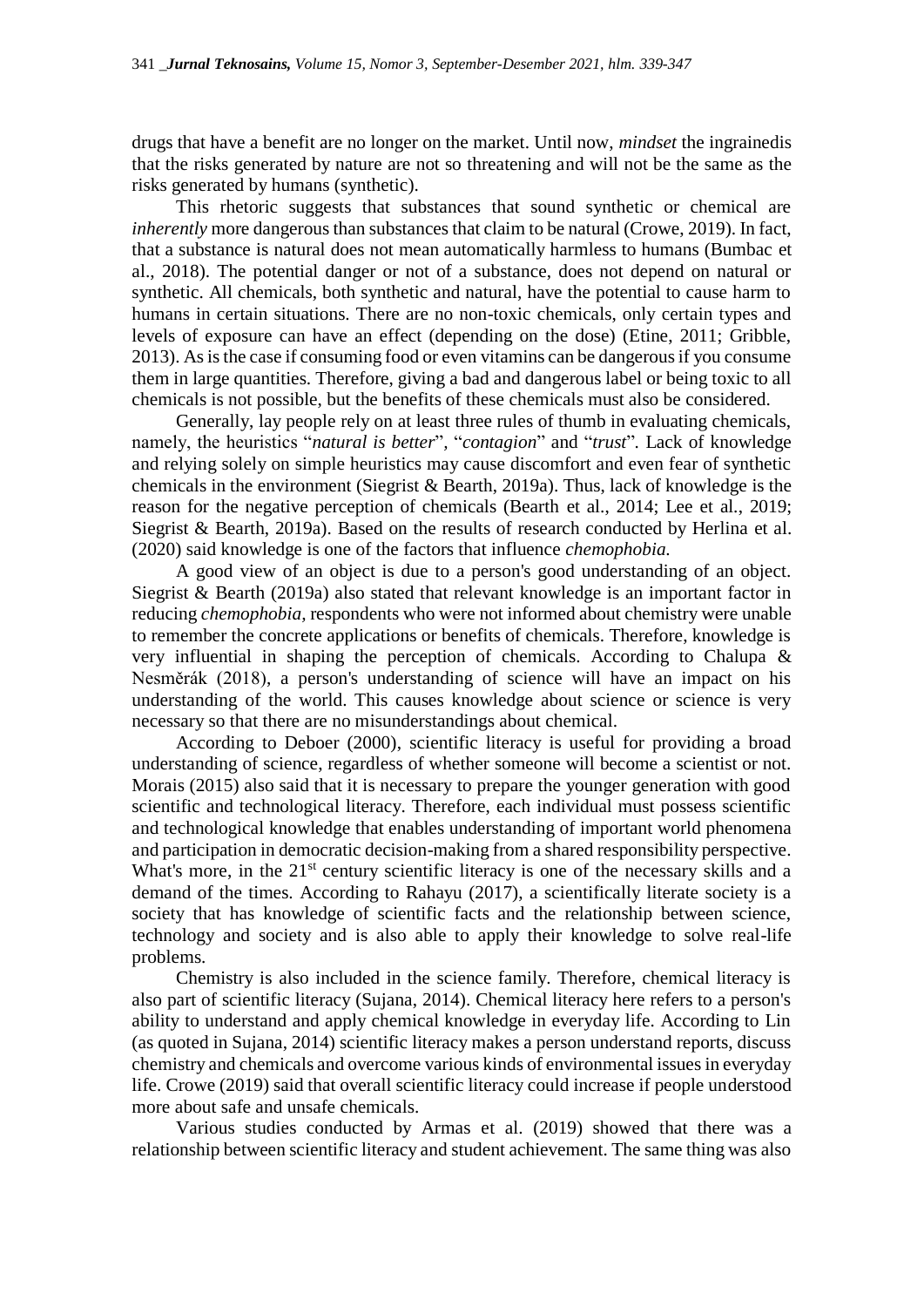explained by El Islami et al. (2015) which showed that there was no significant relationship between scientific literacy and students' self-confidence. So far, there is not much information that provides data on the relationship between scientific literacy and *chemophobia*, so this research is a new research that is also important to do.

Based on the background of the problem, the researcher wants to conduct research on the correlation between *chemophobia* and scientific literacy in the chemical education study program of UIN Walisongo Semarang. The purpose of this study was to examine how the correlation of *chemophobia* with scientific literacy of students of the 2017 chemistry education study program at UIN Walisongo Semarang. After knowing the category of *chemophobia* they have, as prospective chemistry educators are expected to be able to find effective learning methods and can also stimulate students to actively think and relate chemistry to their daily lives by emphasizing the importance of chemistry, it will open students' minds about the importance of chemistry for learning. change the mindset of students towards chemistry so that later their students will not experience *chemophobia*.

#### **RESEARCH METHODS**

This research is a type of quantitative research using a correlational approach. This research is a type of quantitative research because the research data obtained are in the form of numbers and the analysis uses statistics (Sugiyono, 2015). Correlational research is research that aims to determine whether or not there is a relationship between two or several variables in a study group of objects. This study aims to see the relationship between *chemophobia* and scientific literacy skills.

Samples were taken using a non- *probability sampling technique,* namely *purposive sample.* The *purposive samplesampling* technique is atechnique with certain considerations (Sugiyono, 2017). The samples used here are students of the 2017 chemistry education study program at UIN Walisongo Semarang. The sample was chosen because it was considered to have more knowledge and understanding of chemistry.

The data collection technique used in this study used a questionnaire method and a test instrument. Thescale *chemophobia* used is an instrument that has been developed by Saleh et al. (2019). Meanwhile, the scientific literacy instrument used was adopted from the OECD'S PISA questions. Analysis of research data in the form of categorizing *chemophobia*, and categorizing scientific literacy and hypothesis testing using thecorrelation test *Spearman Rank.* The hypothesis testing uses *Spearman Rank* because the number of respondents is less than the criteria (50 people) so it does not meet the parametric test.

### **RESULTS AND DISCUSSION**

The results of statistical analysis of scores *chemophobia* of chemical education students at UIN Walisongo Semarang are presented in Table 1. The average score of *chemophobia* respondents is 16.22 from the ideal score that can be obtained, which is 3.86. This figure shows that overall chemistry education students class 2017 UIN Walisongo Semarang have 46.35% anxiety of the highest anxiety (100%) they can have. The determination of thescale category *chemophobia* in this study is divided into five categories, namely; very low, low, medium, high, very high. The number of statement items is 7 statements with 5 answer choices, strongly agree, agree, doubt, disagree, and strongly disagree.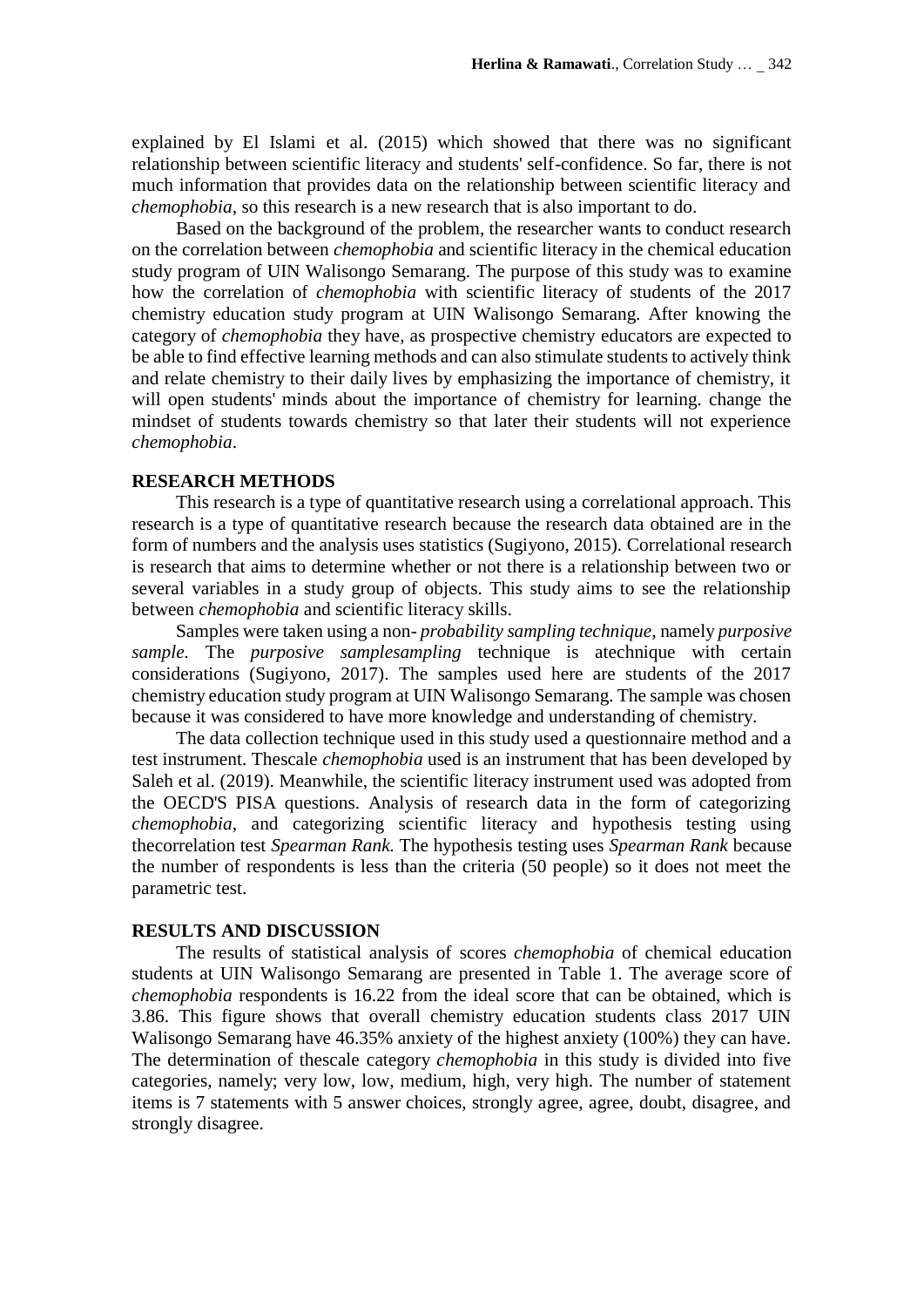| Tuble 1: Buttheles of chemophobia |              |  |  |
|-----------------------------------|--------------|--|--|
| <b>Statistics</b>                 | <b>Score</b> |  |  |
| Number of samples                 | 27           |  |  |
| Average                           | 16,22        |  |  |
| Minimum score                     | 8            |  |  |
| Maximum score                     | 24           |  |  |
| Variance                          | 14.87        |  |  |
| Standard deviation                | 3.86         |  |  |
|                                   |              |  |  |

Table 1. Statistics of *chemophobia*

Table 2. Categories of *chemophobia*

| <b>Score</b>            | Frequency | <b>Percentage</b> | Category  |
|-------------------------|-----------|-------------------|-----------|
| X < 29,82               |           | 7.41%             | Very low  |
| $29,82 < X \leq 40,84$  |           | 29,63%            | Low       |
| $40,84 \le X \le 51,86$ |           | 33,33%            | Medium    |
| $51,86 \le X \le 62,88$ |           | 22,22%            | High      |
| X > 62,88               |           | 7.41%             | Very high |

Based on the results of determining the categories in the table above, it can be said that there are 2 people (7.41%) very low anxiety category, 8 people (29.63%) low anxiety category, 9 people (33.33%) moderate anxiety category, 6 people (22.22%) in the high anxiety category, 2 people (7.41%) in the very high anxiety category**,** so it can be concluded that the average scientific literacy score of the respondents is in the medium category.

Results of statistical analysis of scientific literacy scores chemical education students at UIN Walisongo Semarang are presented in Table 3.

Table 3. Statistics of scientific literacy

| <b>Statistics</b>  | <b>Score</b> |
|--------------------|--------------|
| Number of samples  | 27           |
| Average            | 57.22        |
| Minimum score      | 41           |
| Maximum score      | 70           |
| Variance           | 60.33        |
| Standard deviation | 7.77         |

Average score scientific literacy the respondent is 57.22 from the ideal score that can be obtained, which is 84. This figure shows that overall chemistry education students of class 2017 UIN Walisongo Semarang have a scientific literacy score of 68.12% of the highest scientific literacy score (100%) that can be owned. Determination of scientific literacy score categories in this study is divided into five categories, namely very low, low, medium, high, very high. The number of statement items is 14 essay questions.

| <b>Score</b>           | Frequency | <b>Percentage</b> | <b>Category</b> |  |
|------------------------|-----------|-------------------|-----------------|--|
| X < 54,25              |           | 7.41%             | Very low        |  |
| $54,25 < X \leq 63,50$ |           | 22.22\%           | Low             |  |
| $63,50 < X \le 72,75$  |           | 25.93%            | Medium          |  |
| $72,75 < X \leq 81,99$ |           | 40.74%            | High            |  |
| X > 81,99              |           | 3.70%             | Very high       |  |

Based on the results of determining the categories in the table above, it can be said that there are 2 people (7.41%) in the category of very low scientific literacy ability, 6 people (22.22%) with low scientific literacy ability category, 7 people (25.93 %) with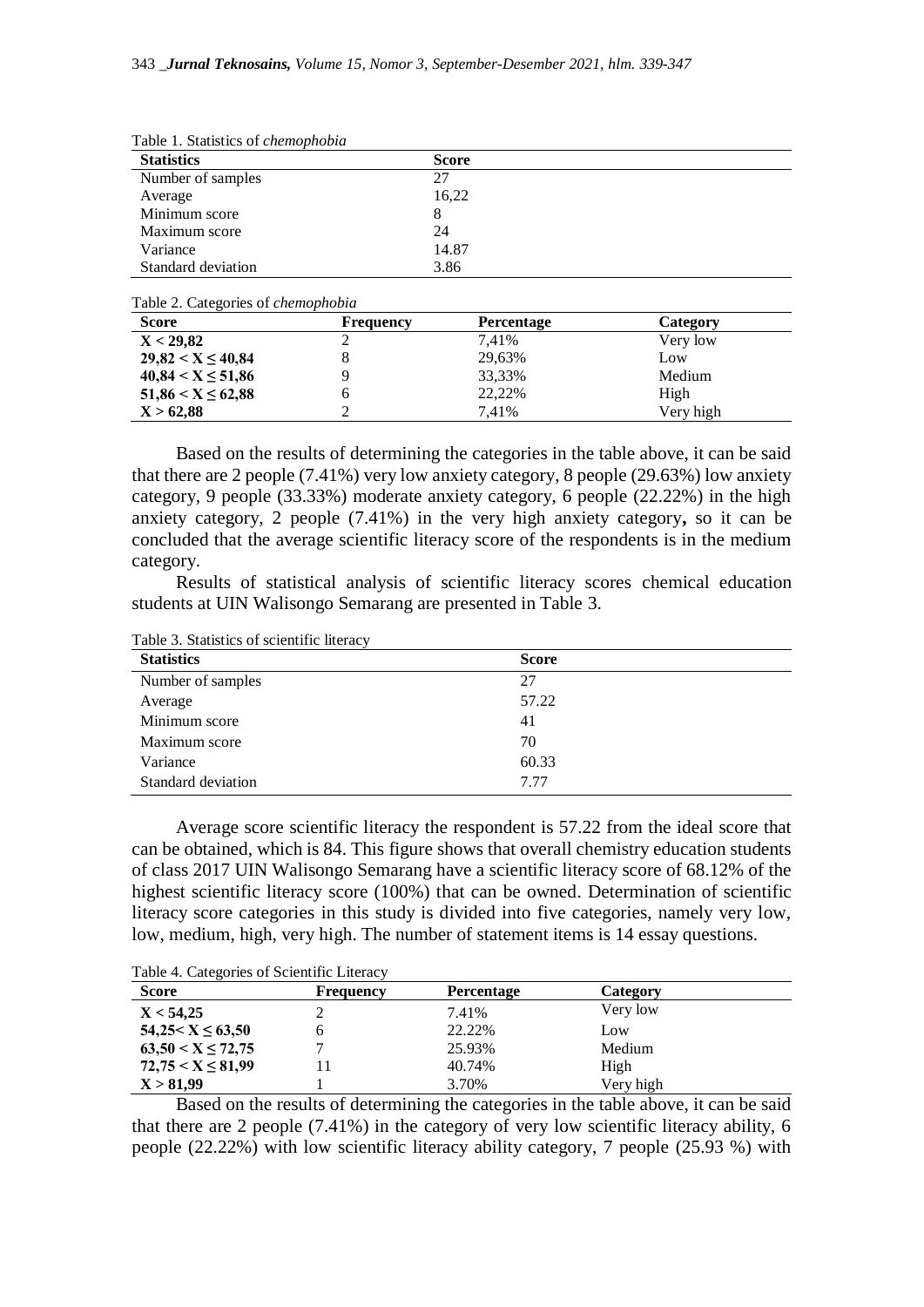moderate scientific literacy ability category, 11 people (40.74%) with high scientific literacy ability category, 1 person (3.70%) with very high scientific literacy ability category, so it can be concluded that the average scientific literacy score of respondents is in the category high.

In this study, researchers examined the correlation of chemophobia with scientific literacy of students of the 2017 chemistry education study program at UIN Walisongo Semarang. Testing the hypothesis used in analyzing the data using the rtest correlation by Spearman Rank with the help of software IBM SPSS 25. The results of hypothesis testing using correlation analysis can be seen in Table 5.

|  | Table 5. Hypothesis test results |  |
|--|----------------------------------|--|
|--|----------------------------------|--|

| . .            |             | <b>Correlations</b>        |          |             |
|----------------|-------------|----------------------------|----------|-------------|
|                |             |                            | Literacy | Chemophobia |
| Spearman's rho | Literacy    | Correlation<br>Coefficient | 1,000    | $-.232$     |
|                |             | Sig. (2-tailed)            | ٠        | ,244        |
|                |             | N                          | 27       | 27          |
|                | Chemophobia | Correlation<br>Coefficient | $-.232$  | 1,000       |
|                |             | Sig. (2-tailed)            | ,244     | ٠           |
|                |             | N                          | 27       | 27          |

Based on the results of the correlation test, the correlation coefficient value between *chemophobia* and scientific literacy is -0.232 This shows that the relationship between *chemophobia* and scientific literacy has a weak correlation, because the correlation is in the correlation coefficient interval 0.21-0.40 with the criteria weak correlation.

In the research that has been carried out, the coefficient value is -0.233, a negative sign on the correlation coefficient value means that there is a - (negative) relationship between *chemophobia* and scientific literacy, which means that if the literacy variable is high then *chemophobia is* low, but the value is significant. obtained a value of 0.244> 0.05, also whenvalue of  $r_s$  compared with ther value table Rank Spearman r table values obtained were greater than  $r_s$  with error level of 5% (0.05). The r value of thetable Spearman Rank for respondent 27 is  $0.323 > -0.232$ , so that H0 in this study is accepted or it can be concluded that there is no significant relationship between *chemophobia* and scientific literacy.

*Chemophobia* is an irrational fear of chemicals and chemicals. *Chemophobia* also makes a person hypersensitive or even intolerant and prevents them from realizing the importance of chemical knowledge (Chalupa & Nesměrák, 2018) in everyday life**.** Lack of knowledge is one of the factors that causes the fear of chemistry (*chemophobia)* (Lee et al., 2019; Saleh et al., 2020; Siegrist & Bearth, 2019)*.* Based on the results of the analysis of research data described above, it can be seen that in general thec*hemophobia*  respondents'is in the moderate category with a percentage of 33.33% (9 students). The data *chemophobia* also shows differences in the level of anxiety between students, one with another.

The results of thecategory *chemophobia* can be said to be quite good considering *chemophobia* is an irrational (unreasonable) fear of chemistry, thus it can be said that the 2017 chemistry education students at UIN Walisongo Semarang did not experience significant *chemophobia* against chemistry. The results of determining the scientific literacy category of chemical education students class 2017 UIN Walisongo Semarang in general are also in the high category with a percentage of 40.74% (11 students). The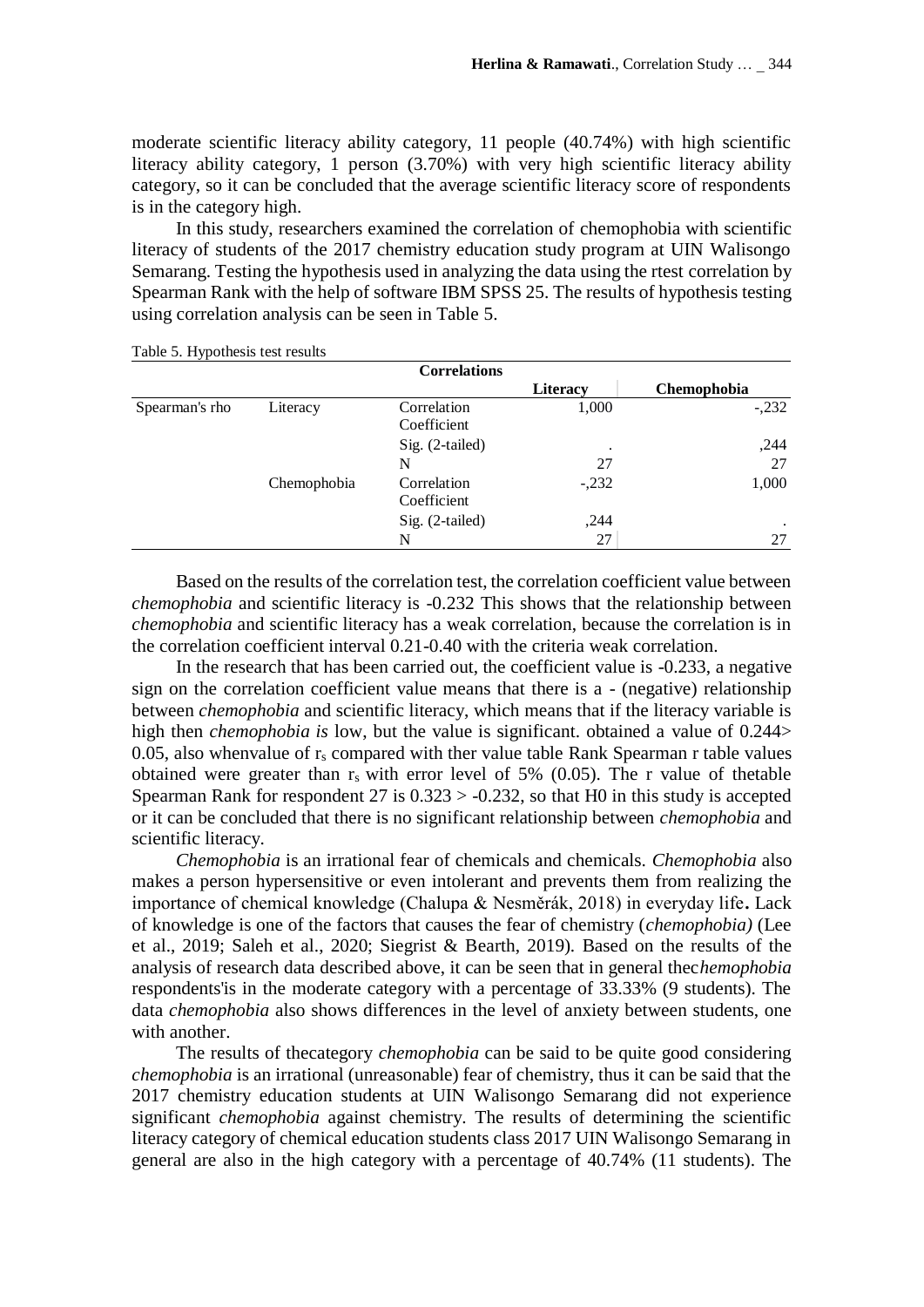majority of respondents already have a good knowledge of chemistry. This is because the respondent's background is from the department of chemistry education, so the chemophobia results of the respondents are not too high. In line with the theory of Lee et al. (2019) which says that unfounded fear of chemicals caused by a lack of comprehensive knowledge and information. Herlina et al. (2020) also said that the more one understands or has more knowledge of an object, the better that person's view of the object will be.

Testing the hypothesis using a non-parametric test, namely thetest Spearman Rank. According to Tyastirin & Hidayati (2017), before determining to use parametric or nonparametric tests, an initial test can be carried out, namely the normality test. As for the normality test, the minimum number of samples is 50, because the number of respondents is less than the criteria (50 people) for parametric testing. The results obtained from the test Spearman Rank obtained a significance value of -0.323, which means that there is a relationship between *chemophobia* and the scientific literacy of chemistry education students. The correlation coefficient value is -0.323 indicating that there is a weak relationship between *chemophobia* and scientific literacy and there is a negative sign (-) which means that the relationship between the two variables is (opposite direction). This means that if scientific literacy increases then *chemophobia* decreases and vice versa if scientific literacy decreases then *chemophobia* increases, but thecorrelation test *Spearman Rank* obtained a sig value.0.244> 0.05 we can conclude there is no meaningful or significant relationship between *chemophobia* with scientific literacy, many factors that caused this to happen, given *Chemophobia* an fear *irrational*  of something related to chemistry (Etine 2011; Gribble, 2013 ) many other factors also cause *Chemophobia* such as age, gender (Siegrist & Bearth, 2019a) media, public opinion and so on, which may be other factors that have more influence on *chemophobia*. Therefore, for the future researchers can research to find other factors that influence *chemophobia.*

### **CONCLUSION**

Based on the research that has been done, it can be concluded that there is a relationship between *chemophobia* and scientific literacy with a relationship in the weak category. The correlation value is -0.232 The minus sign in the correlation value means that if scientific literacy increases then *chemophobia* decreases and vice versa if scientific literacy decreases then *chemphobia* 0.244 increases, but at significant values obtained a value of  $> 0.05$  and the value of r<sub>s</sub> is compared with the r value of the Spearman Rank table, the value of the r table is greater than the  $r_s$  with an error rate of 5% (0.05). The r value of the table Spearman Rank for respondent 27 is  $0.323 > 0.232$ , so that the H<sub>0</sub> in this study is accepted, it can be concluded that there is no significant relationship between *chemophobia* and scientific literacy.

#### **REFERENCES**

- Anjarsari, P. (2014). Literasi sains dalam kurikulum dan pembelajaran IPA SMP. *Prosiding Seminar Nasional "Peran Literasi Sains"*. Surabaya, 20 Desember 2014.
- Arikunto. (2013). *Prosedur Penelitian Suatu Pendekatan Praktik*. Jakarta: PT Rineka Cipta.
- Armas, A.R.K., Ramlawati., & M. Syahrir. (2019). Hubungan antara literasi sains dengan prestasi belajar peserta didik pada pembelajaran kimia kelas XI MIPA SMA Negeri Se-Kota Makassar. *Chemistry Education Review (CER)*, 2(2), 1-10. https://doi.org/10.26858/cer.v2i2.8950.
- Arsyad, M., Sopandi, W., & Chandra, D. T. (2016). Analisis literasi sains pada pelajaran IPA di Sekolah Menengah Pertama Se-Kota Bandung*. Prosiding SNIPS 2016 .* 21-22 Juli 2016.
- Bearth, A., Cousin, M. E., & Siegrist, M. (2014). The consumer's perception of artificial food additives: Influences on acceptance, risk and benefit perceptions. *Food Quality and Preference*, 38, 14–23.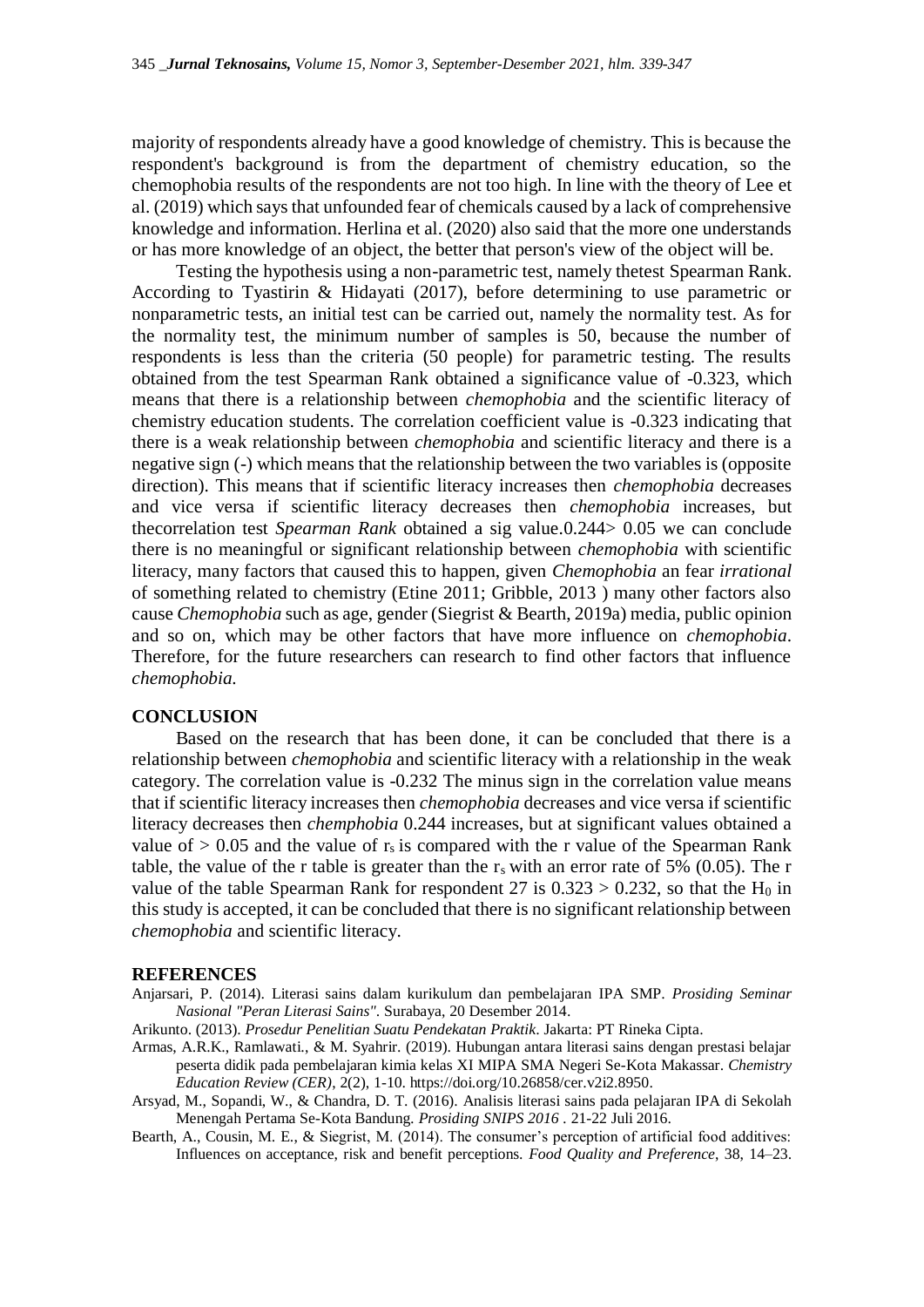https://doi.org/10.1016/j.foodqual.2014.05.008.

- Berdonosov, S. S., Kuzmenko, N. E., & Kharisov, B. I. (1999). Experience in chemical education in russia: how to attract the young generation to chemistry under conditions of "chemophobia. *Journal of Chemical Education*, 76(8), 1086–1088. https://doi.org/10.1021/ed076p1086.
- Bumbac, M., Nicolescu, C., Serban, B.-C., Buiu, O., Nicolescu, C.-M., & Cobianu, C. (2018). Chemistrythe journey from central science to chemofobia; How should we address this? *Journal of Science and Arts Year*, 18(4), 1045–1060.
- Chalupa, R., & Nesmerak, K. (2018). Analytical chemistry as a tool for suppressing chemophobia: an introduction to the 5E-principle*. Monatshefte für Chemie - Chemical Monthly*, 149, 1527-1534. https://doi.org/10.1007/s00706-018-2224-9.
- Chalupa, R., & Nesměrák, K. (2019). Chelation as a metaphor for the effective fight against chemophobia. *Monatshefte Fur Chemie*, 150(9), 1585–1592. https://doi.org/10.1007/s00706-019-02453-z.
- Crowe, J. M. (2019). *Chemophobia and Relation Names*. Florida: Jacksonville: Junior College Chemistry.
- Deboer, G. E. (2000). Scientific literacy: Another look at its historical and contemporary meanings and its relationship to science education reform. *Journal of Research in Science Teaching*, 37(6), 582–601.
- Eddy, R.M. (2000). Chemophobia in the college classroom : extent, sources, and student characteristics. *Journal of Chemical Education*, 77(4), 2–5.
- Eivers, E., & Kennedy, D. (2016). The PISA assessment of scientific literacy. *The Irish Journal of Education*, 37, 101-119.
- Etine, J .(2004). *Scared To Death: How Chemophobia Threatens Public Health*. New York: American Council on Science and Health.
- El Islami, Z. A. R., Nahadi., & Permanasari, A. (2015). Hubungan literasi sains dan kepercayaan diri siswa pada konsep asam basa. *Jurnal Penelitian dan Pembelajaran IPA*, 1(1), 16–25.
- Francl, M. (2013). How to counteract chemophobia. *Nature Publishing Group*, 5(6), 439–440. https://doi.org/10.1038/nchem.1661.
- Gribble, G.W. (2013). Food chemistry and chemophobia. *Food Security*, 5(2), 177–187. https://doi.org/10.1007/s12571-013-0251-2.
- Hamid, A. (2018). Analisis Persepsi Masyarakat terhadap Bahan Kimia. [Skripsi]. Yogyakarta: UIN Sunan Kalijaga.
- Herlina, N., Pratiwi, R., & Mulyanti, S. (2020). Identifikasi chemophobia dan faktor yang mempengaruhi persepsi pada mahasiswa. *Journal of Educational Chemistry (JEC)*, 2(2), 73-82. https://doi.org/10.21580/jec.2020.2.2.6318.
- Ibrahim, N.H.B., & Hj. Iksan, Z. B. (2018). Level of chemophobia and relationship with attitude towards chemistry among science students. *Journal of Educational Sciences*, 2(2), 52-65. https://doi.org/10.31258/jes.2.2.p.52-65.
- Kamaruddin, N., Ibrahim, N.H., Surif, J. (2015). Attribution Factors of Chemistry Anxiety: What are they?. *2 nd International Education Postgraduates Seminars*. Johor Bahru, 20-21 December, 2015.
- Lee, B. M., Kwon, S., Cho, Y. M., Kim, K. B., Seo, K., Min, C. S., & Kim, K. (2019). Perspectives on trace chemical safety and chemophobia: risk communication and risk management. *Journal of Toxicology and Environmental Health-Part A: Current Issues*, 82(2), 113–127. https://doi.org/10.1080/ 15287394.2019.1567972.
- Michaelis, A.R. (2013). Stop–chemophobia. *Interdisiplinary Science Review*, 21(2), 130-139. https://doi.org/10.1179/isr.1996.21.2.130.
- Morais, C. (2015). Storytelling with Chemistry and Related Hands-On Activities: Informal Learning Experiences To Prevent "Chemophobia " and Promote Young Children's Scientific Literacy. *Journal Chemical Education*, 92(1), 58-65.
- OECD. (2017). *PISA 2015 Assessment and Analytical Framework Science, Reading, Mathematic, Financial Literacy And Collaborative Problem Solving*. Paris: OECD.
- OECD. (2009). *PISA 2009 Assessment Framework Key competencies in Reading, Mathematics And Science*. Paris: OECD.
- OECD. (2000). Knowladge and Skill For Life. USA:OECD-PISA.
- Prastiwi, M.N.B., N. Rahmah., N. Khayati., D.P. Utami., M. Primastuti., A.N. Majid. (2017). Studi kemampuan literasi kimia peserta didik pada materi elektrokimia. *Prosiding Seminar Nasional Kimia UNY 2017.* Yogyakarta, 14 Oktober 2017.
- Rahayu, S. (2017). Mengoptimalkan aspek literasi dalam pembelajaran kimia abad 21. *Prosiding Seminar Nasional Kimia UNY*, 21(March), 1–16.
- Saleh, R., Bearth, A., & Siegrist, M. (2019). "Chemophobia" today: Consumers' knowledge and perceptions of chemicals. *Risk Analysis*, 39(12), 2668–2682. https://doi.org/10.1111/risa.13375.